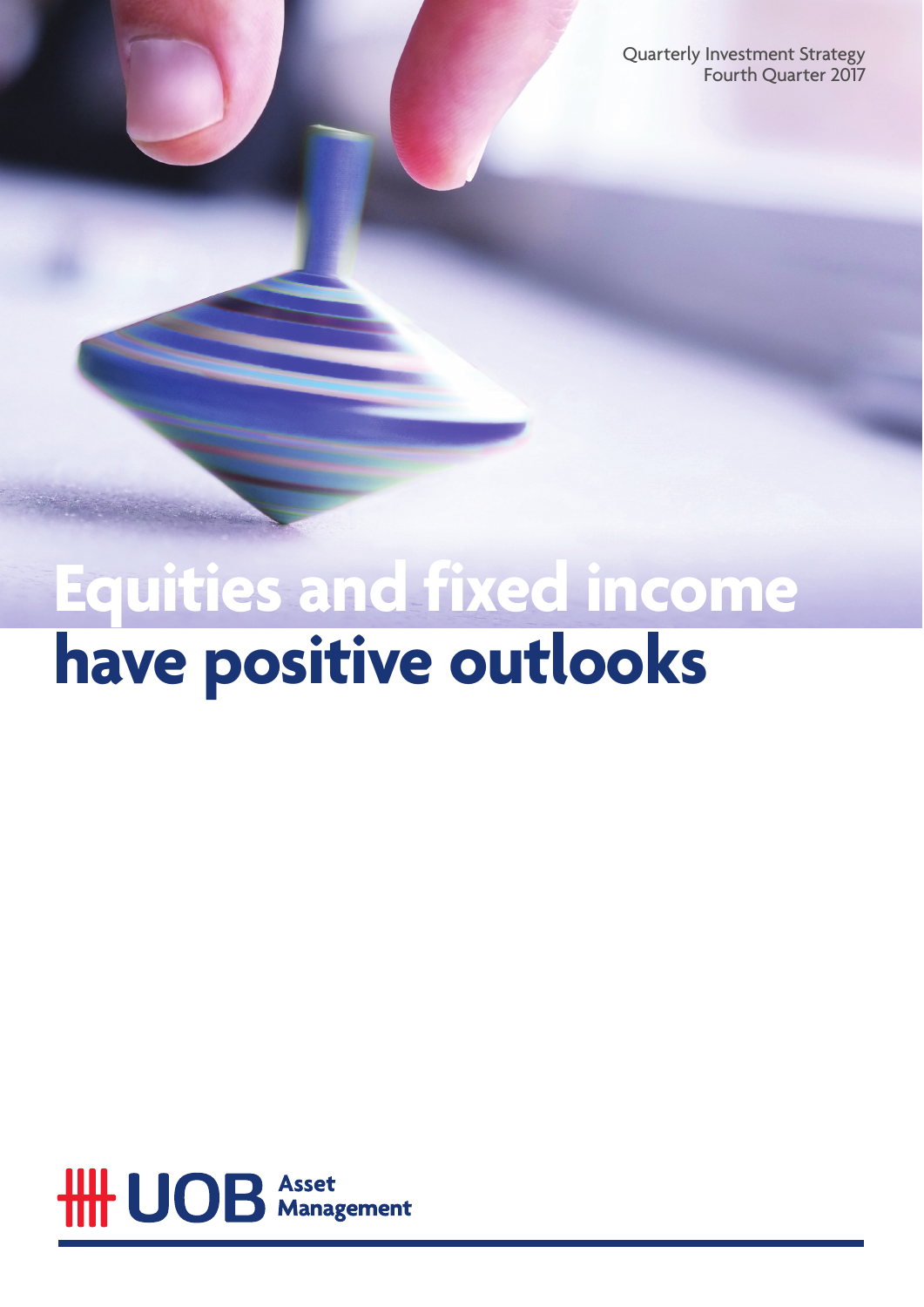#### **Investment Strategy**

Global Asset Allocation

Global Investment Strategy

US Equity

Europe Equity

Japan Equity

Asia Ex-Japan Equity

Global Fixed Income Strategy

Currencies

Commodities

Contact Details



This is an interactive PDF. For ease of reading, simply click on the navigation bar to go to the desired section.

## Contents **Investment Strategy**

We maintain a neutral outlook for the major asset classes of equities, fixed income and commodities for the fourth quarter of 2017. Historically, a neutral call infers a weaker or less certain outlook without being bearish. However, we argue that the outlook is "bullishly neutral". This means we expect all asset classes to provide healthy returns over the coming months. Our message to investors who are seeking higher equity-like returns is that global growth is strong and equities should perform. And for investors who naturally lean toward the lower volatility of fixed income investments, our message is that the outlook is healthy, with low inflation and diminished risk of rising rates.

Our assessment scorecards on economic growth, leading indicators, corporate earnings, fund flows and inflation trends all point to a state of "Goldilocks Nirvana" where growth is healthy, however not as hot to trigger inflation. Within equities, we prefer Asia, followed by the US and Europe. Within fixed income, we prefer corporate credits over government bonds and are maintaining a neutral duration.

Commodities have performed well over the past quarter as prices of oil and base metals climbed during the period. As oil has rebounded back to the US\$50-\$60 range, we now think the outlook is more neutral. We continue to be overweight on gold as a useful hedge to some of the growing geopolitical risks in the world such as the provocations in North Korea. We think it is a strong environment for alternatives such as hedged strategies which perform well in stable environments.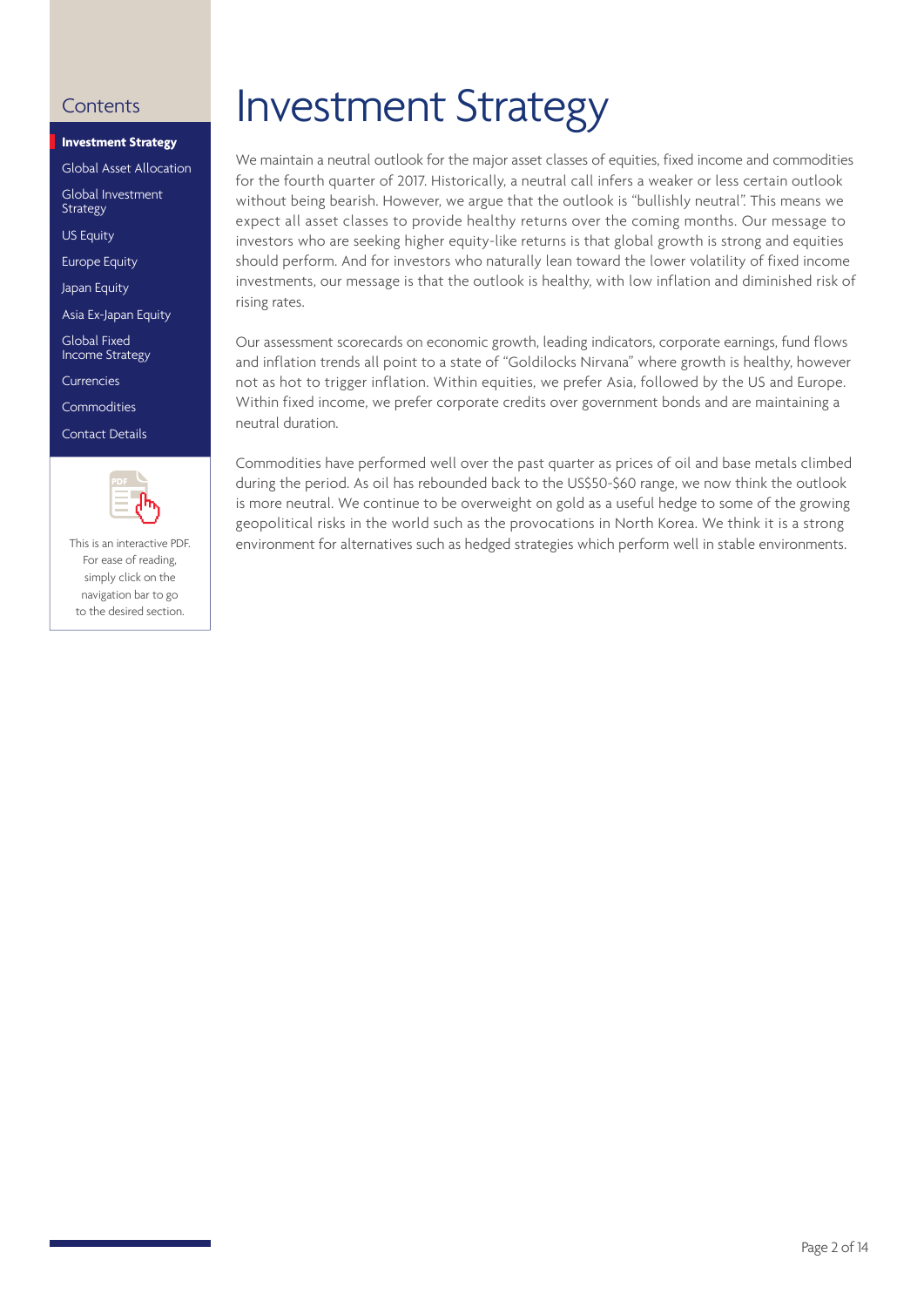Investment Strategy

**Global Asset Allocation**

Global Investment Strategy

US Equity

Europe Equity

Japan Equity

Asia Ex-Japan Equity

Global Fixed Income Strategy

Currencies

Commodities

Contact Details

## Global Asset Allocation

| Sector Allocation          | View | <b>Notes</b>                                                                                                                                                                                                                                                                                                                                      |
|----------------------------|------|---------------------------------------------------------------------------------------------------------------------------------------------------------------------------------------------------------------------------------------------------------------------------------------------------------------------------------------------------|
| Equities                   |      | Rationale: Solid broad-based global economic growth<br>continues for Q4 2017. Corporate earnings are growing at<br>healthy rates across most regions.<br>Risks: Market valuations are above average, the cycle has<br>been in expansion mode for almost 9 years, and geopolitical<br>risks could trigger more cautious positioning at some point. |
| Fixed Income               |      | Rationale: Inflationary trends appear to have stalled.<br>Corporate credit remains healthy and interest rate hikes<br>will be slower.<br>Risks: Inflation trends could bounce back again in coming<br>months and re-ignite pressures on rate hikes.                                                                                               |
| Commodities<br>$\bullet$ 2 |      | Rationale: Strong supply and demand trends in gold, oil,<br>and copper. A weak USD continues to be supportive of<br>commodities.<br>Risks: Commodities appear to have priced in most of the<br>macroeconomic improvements.                                                                                                                        |
| Cash                       |      | Rationale: We are underweight on cash in a pro-growth<br>environment that should lead to strong returns in equities<br>and commodities.<br>Risks: Any correction, even a temporary one, would benefit<br>from having extra cash to deploy.                                                                                                        |

Maximum Overweight: ++ Slight Overweight: + Neutral: Slight Underweight: - Maximum Underweight: --

### Summary

Both equities and fixed income asset classes can produce positive returns, but the relative attractiveness of strong equity outperformance over fixed income will fade until the reflation theme returns. We remain overweight in commodities as we think gold, oil and other base metals have hit the commodity price targets we were expecting. We are overweight on alternatives (e.g. hedge fund strategies). Alternatives target more stable returns and lower volatility than equities. During periods where the upside in risk assets is more muted, we think the more market-neutral strategies such as hedge funds look more attractive.

Risks to our outlook include political risks in the US, weaker trends in China as it tightens to control credit growth, European elections in Germany and Italy, and geopolitical risks from North Korea and the Middle East.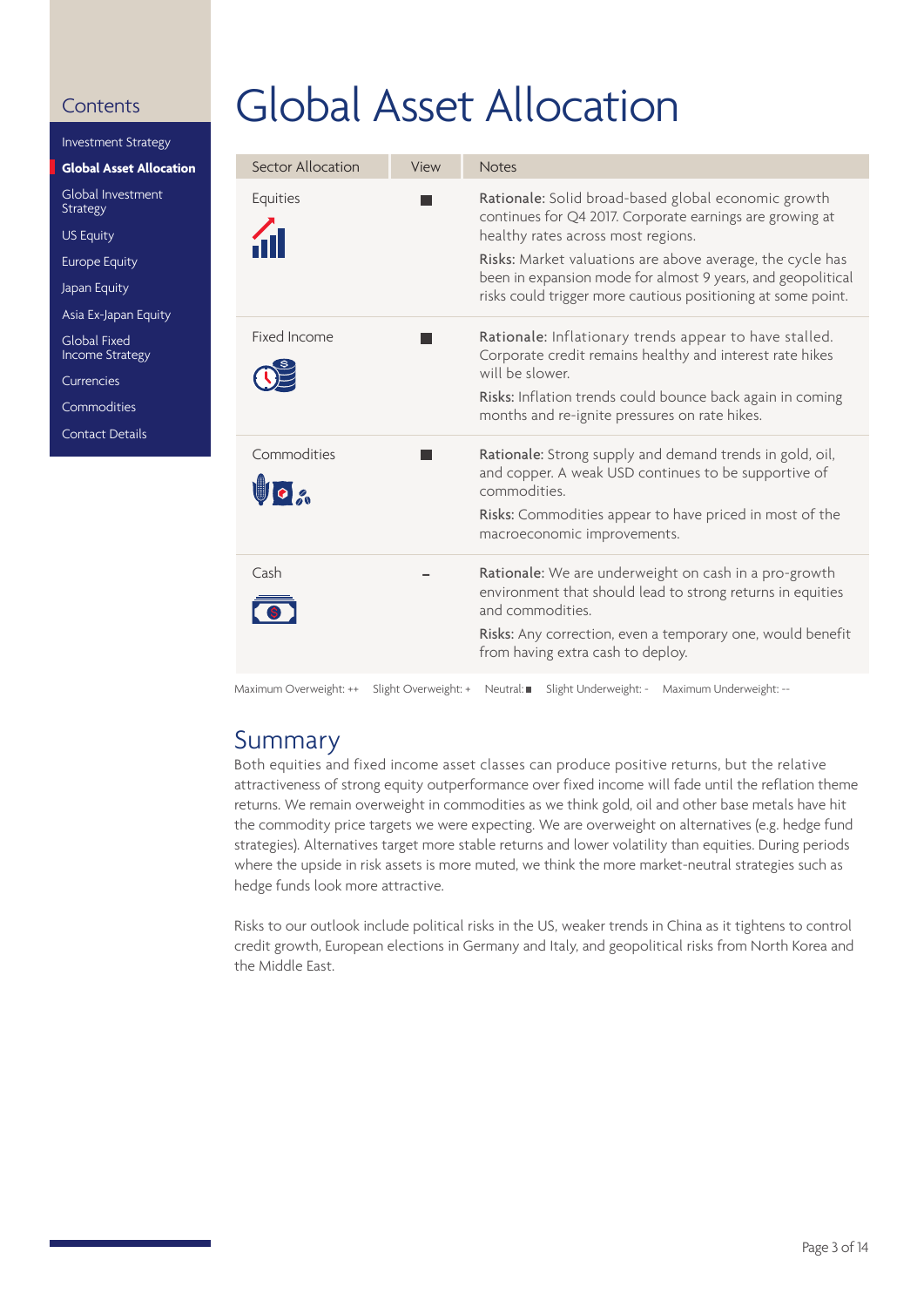Investment Strategy

Global Asset Allocation

**Global Investment Strategy**

US Equity

Europe Equity

Japan Equity

Asia Ex-Japan Equity

Global Fixed Income Strategy

Currencies

Commodities

Contact Details

## Global Investment Strategy

#### Bullishly Neutral – Equities and fixed income have positive outlooks

Our view is that the fourth quarter of 2017 is not one of those periods where one asset class will sharply outperform another. We expect both healthy macroeconomic growth that will support equities and a benign inflation outlook which delays rate hikes to support fixed income. Hence, we argue the outlook for the fourth quarter of 2017 is "bullishly neutral".

We maintain a global macro scorecard of key indicators of economic growth and market indicators supportive of asset class returns. The leading indicators, economic surprise trends, monetary policy, earnings revisions, fund flows and overall economic growth all look healthy and supportive of equity performance.

There were signs that emerged last quarter that leading indicators were starting to soften, but since then the indicators around the world for August and September have been very strong. In particular, manufacturing surveys in the US and Europe are at their highest points in six years with the US reading reaching 58.8 and the Eurozone reading hitting 57.4 (readings above 50 signal expansion). Earnings growth for 2017 remains at double digit levels for all the major regions. While there are usually some downside earnings revisions toward the end of the year, we only see modest downward revisions in the developed markets and still see upward revisions in the emerging markets. The current global economic expansion has progressed for eight years and it would be typically late in the cycle to be worried about overheating and inflation risks. While the global growth outlook has improved in recent months, there have been almost no signs of overheating and very few signs of inflation or wages picking up in the major regions. Thus, the global market appears set to continue a state of "Goldilocks Nirvana" where there is just enough growth to support equity prices but not too much growth to trigger overheating that would undermine bond performance.

### "In the near term, we see geopolitical risks as being more likely to upset the stable environment than macroeconomic trends"

In the near term, we see geopolitical risks as being more likely to upset the stable environment than macroeconomic trends. There are several low probabilities but potentially significant negative events that have been threatening markets. Firstly, there is the concern of possible military conflict between the US and North Korea that could trigger a protracted war, and even the risk of a nuclear weapon launch. The downsides of such a scenario are so great that we think the deterrents are large enough for any of the parties involved to avoid a conflict. There are also risks of a US government shutdown due to the lack of agreement over the debt ceiling, but again we think this is a low probability event. And finally, we continue to monitor political events in Europe. Much of the ongoing concerns in Europe have dissipated following the French election and the stable polling for the German elections, but in 2018, the Italian election is likely to stir worries of anti-Euro sentiment again.

On the whole, global macro trends continue to be favourable. Economic indicators are healthy enough to justify an overweight in equities, but as the outlook for bonds is healthy as well, we maintain our neutral recommendation. Our message would be that if you are naturally a fixed-income investor, then we think it is fine to stay with the asset class and do not see a need to change. If an investor naturally seeks higher returns from equities then this is also a good quarter to seek those equity returns. Commodities have had a solid run in recent months and we have also neutralised our commodity positioning as oil has already bounced back to our targeted levels.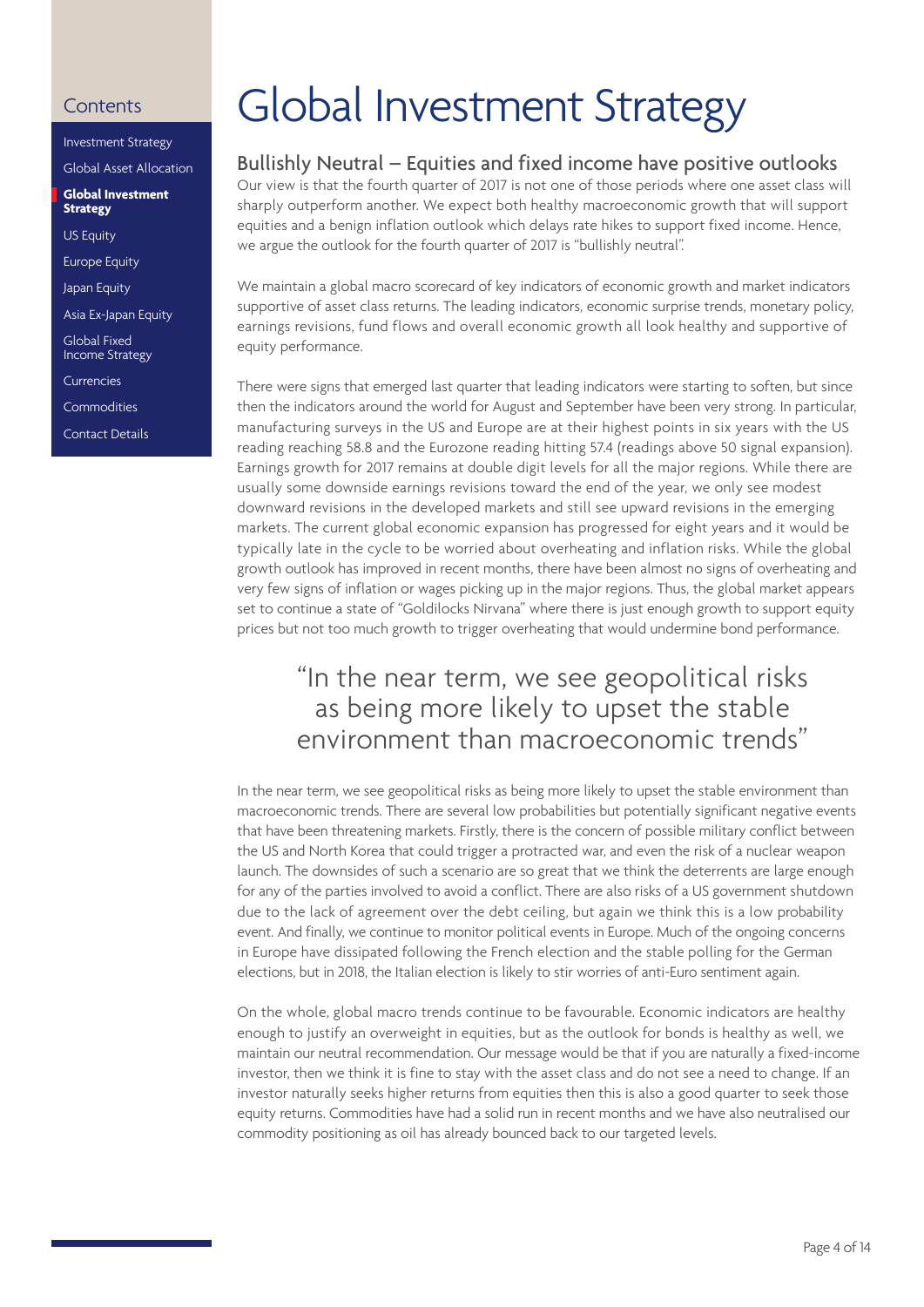Investment Strategy

Global Asset Allocation

Global Investment Strategy

**US Equity**

**Europe Equity**

**Japan Equity**

Asia Ex-Japan Equity

Global Fixed Income Strategy

Currencies

Commodities

Contact Details

# US Equity

| Country Allocation | View | <b>Notes</b>                                                                                                                                                                                                                                                                                                                                      |
|--------------------|------|---------------------------------------------------------------------------------------------------------------------------------------------------------------------------------------------------------------------------------------------------------------------------------------------------------------------------------------------------|
| US<br>躑躅           |      | Rationale: Leading economic indicators continue to be resilient<br>while fundamental conditions remain supportive. Proposed<br>corporate and income tax cuts look to be delayed into 2018.<br>Risks: Uncertainty over proposed Trump policies such as<br>border adjustment taxes, renegotiation of trade treaties and<br>increased protectionism. |

### Summary

We remain neutral on the US as it remains attractive for selective value plays. Earnings growth is expected to be resilient with improving economic conditions. Labour conditions remain supportive and the US Federal Reserve (Fed) remains dovish which is positive for equities. We retain the view that the US remains on a strong recovery trajectory.

## Europe Equity

| Country Allocation                                                                                                                                             | View | <b>Notes</b>                                                                                                                                                                                                                                                                          |  |  |
|----------------------------------------------------------------------------------------------------------------------------------------------------------------|------|---------------------------------------------------------------------------------------------------------------------------------------------------------------------------------------------------------------------------------------------------------------------------------------|--|--|
| Europe<br>$\begin{bmatrix} \mathbf{x}^{t, \mathbf{x}} \\ \mathbf{x}^{t, \mathbf{x}} \\ \mathbf{x}^{t, \mathbf{x}} \\ \mathbf{x}^{t, \mathbf{x}} \end{bmatrix}$ |      | Rationale: Leading economic indicators continue to improve<br>in Europe even as conditions in the UK decline. The earnings<br>gap between Europe and the US has remained wide since<br>the global financial crisis and the region remains highly<br>leveraged to an earnings upswing. |  |  |
|                                                                                                                                                                |      | Risks: Geopolitical risks have moderated but the region still<br>faces a heavy political calendar for many countries, including<br>uncertainty for the UK after its exit from the European Union.                                                                                     |  |  |

### Summary

We have an overweight position in Europe as economic recovery continues with positive corporate earnings revisions. A weaker euro has helped lift confidence and boost economic activity. The region also has significant operating leverage for an upturn in economic activity with profit margins currently at trough levels. However, we are cautious against the backdrop of potential geopolitical risks in the region.

## Japan Equity

| Country Allocation              | View | <b>Notes</b>                                                                                                                                                                         |
|---------------------------------|------|--------------------------------------------------------------------------------------------------------------------------------------------------------------------------------------|
| Japan<br><b>Service Service</b> |      | Rationale: Economic conditions remain mixed in Japan as<br>monetary policies continue to be supportive. Inflation appears<br>to be picking up which should evict deflationary fears. |
|                                 |      | Risks: Structural issues such as demographic trends remain an<br>overhang on the country.                                                                                            |

### **Summary**

We have an underweight position in Japan. Economic data remains mixed but we believe that the Bank of Japan (BOJ) will remain accommodative, which would help to support the market. Despite disappointments with policy and the anaemic economic backdrop, there are some positive developments in corporate governance and corporate performance.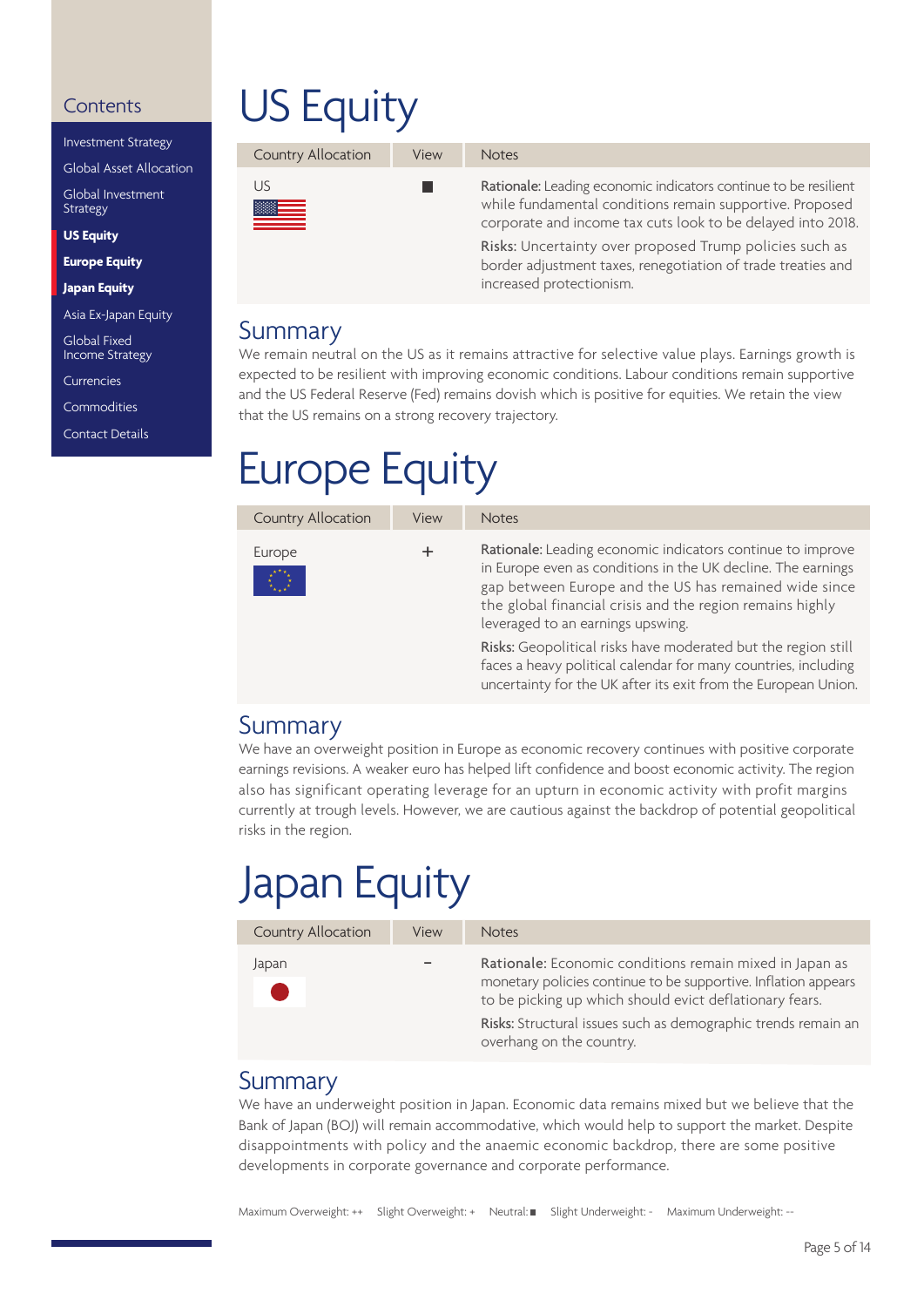Investment Strategy Global Asset Allocation Global Investment **Strategy** US Equity Europe Equity Japan Equity **Asia Ex-Japan Equity** Global Fixed Income Strategy

Currencies

Commodities

Contact Details

## Asia Ex-Japan Equity

| Country Allocation        | View | <b>Notes</b>                                                                                                                                                                                                                                                               |
|---------------------------|------|----------------------------------------------------------------------------------------------------------------------------------------------------------------------------------------------------------------------------------------------------------------------------|
| China<br>★ৣ               |      | Rationale: Moderating economic growth due to investment<br>slowdown. However, strong corporate earnings, improving<br>banks' non-performing loans (NPLs) and change in market<br>structure towards more IT and consumer discretionary sectors<br>could support the market. |
|                           |      | Risks: Property sales roll over. Government pushes hard<br>on deleveraging and rebalancing after the National<br>People's Congress.                                                                                                                                        |
| Hong Kong                 |      | Rationale: Soft US rate outlook supports property sector's<br>resilience. Central office rental trends remain healthy, while<br>visitor arrivals to HK and Macau are improving.                                                                                            |
|                           |      | Risks: Lofty prices of HK residential property and government<br>demand-tightening measures remain headwinds.                                                                                                                                                              |
| India                     |      | Rationale: High market valuations. Continued downward<br>earnings revisions. Economic disruption caused by a roll-out<br>of the goods and services tax.                                                                                                                    |
|                           |      | Risks: Low inflation encourages monetary easing. The soft<br>US dollar also encourages fund inflows to India.                                                                                                                                                              |
| Indonesia                 |      | Rationale: Political uncertainties remain ahead of the 2019<br>general election as well as economic growth weighed down<br>by weak consumption.                                                                                                                            |
|                           |      | Risks: Growth could improve in 2018 with higher infrastructure<br>spending and energy subsidies. Low inflation raises the likelihood<br>of monetary easing.                                                                                                                |
| Malaysia                  |      | Rationale: Delay in general elections. Weaker oil prices worsen<br>current account positions. Investors' sentiment remains fragile<br>after the IMDB corruption scandal. High valuations.                                                                                  |
|                           |      | Risks: Upside to economy and earnings growth from strong<br>construction orders, drop in bank provisions as NPLs peak.<br>Restructuring of government linked companies.                                                                                                    |
| Philippines               |      | Rationale: Peso under pressure with widening current account<br>and fiscal deficits. Progress on infrastructure development<br>slower than expected. Corporate earnings under pressure<br>from rising costs and competition. Expensive valuations.                         |
|                           |      | Risks: Execution of tax reforms could boost domestic<br>consumption next year.                                                                                                                                                                                             |
| Singapore<br>$\mathbb{G}$ |      | Rationale: Positive revisions to gross domestic product<br>(GDP) growth. Recovering real estate sector.<br>Risks: Banks net interest margins dampened from a soft<br>US rate outlook, rising NPLs from the distressed offshore<br>and marine sector.                       |

Maximum Overweight: ++ Slight Overweight: + Neutral: Slight Underweight: - Maximum Underweight: --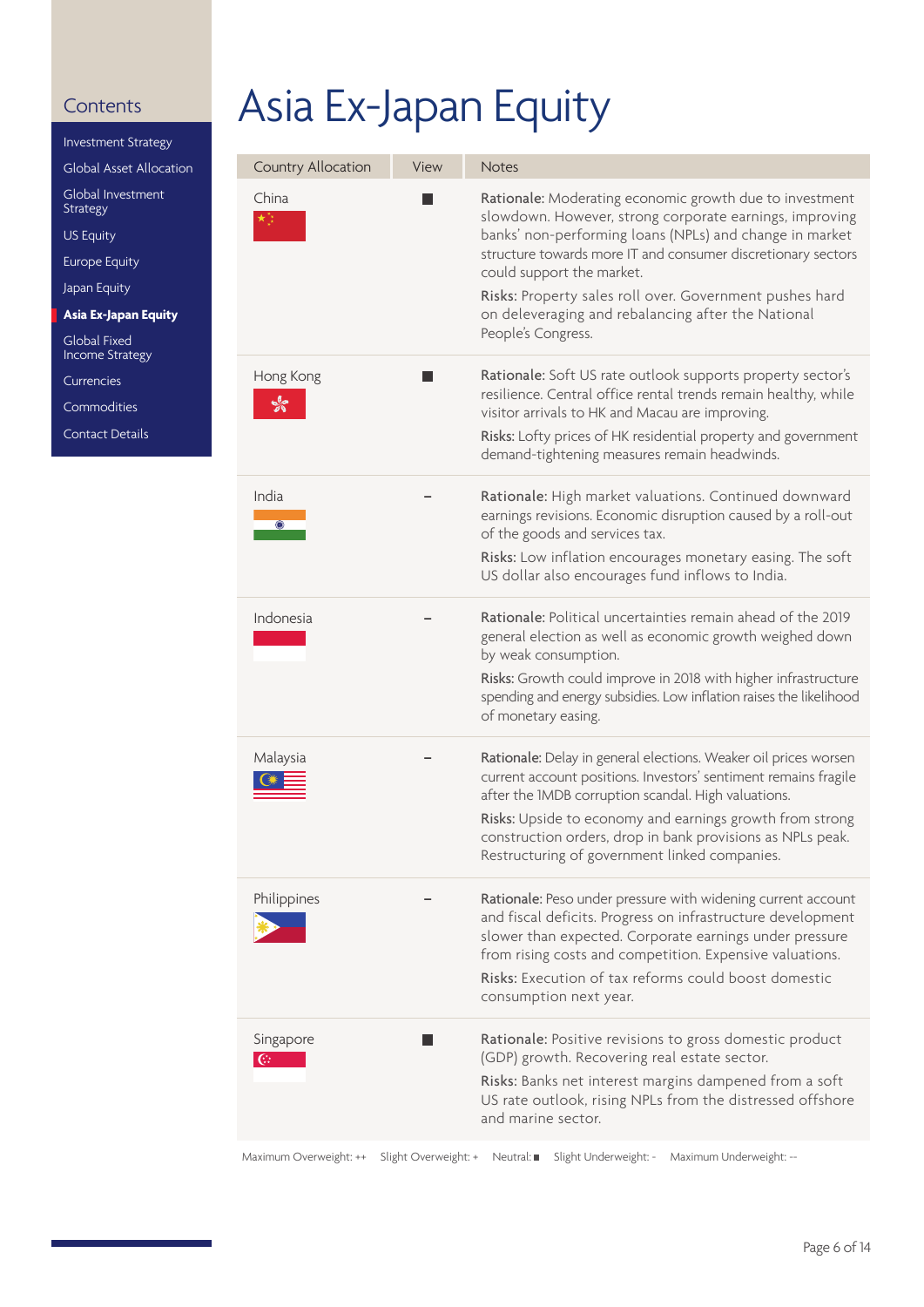Investment Strategy Global Asset Allocation Global Investment Strategy

US Equity

Europe Equity

Japan Equity

**Asia Ex-Japan Equity**

Global Fixed Income Strategy

Currencies

Commodities

Contact Details



Maximum Overweight: ++ Slight Overweight: + Neutral: Slight Underweight: - Maximum Underweight: --

### Summary

Asia continues to see improving returns on equity (ROE) for the first time in six years and upward revisions in corporate earnings outpacing global markets. Moreover, these improving ROEs have been achieved with rising margins and sales and lower corporate gearing.

Asia's earnings revisions have outpaced global markets over three other previous periods in the last 20 years. In 2002, 2004 and post-November 2008, Asian markets have outperformed global markets significantly for the next 18 months. Despite the Fed raising rates, the US dollar has remained weak as the US economic recovery remains mild and inflation trends remain soft. This has helped Asian currencies and markets.

Despite the strong run year-to-date, Asian market valuations are still reasonable at the 10-year historical mean level on a price-to-book basis, though above mean on price-to-earnings. Foreign fund inflows into the region have been strong for the second year in a row, but Asian markets still remain far from historical overbought levels, with net foreign buying at just 0.3% of market capitalisation.

Barring a catastrophic war with North Korea or a sharp correction in the US market, the stage is set for Asian markets to continue their trend of outperformance.

We continue to prefer North Asia over Southeast Asia and India on stronger earnings momentum and cheaper valuations. However, despite the region's robust fundamentals, we are tactically paring down our equity exposure, given the rising risk of war in the Korean Peninsula. Hence, we cut our overweight position in Korea to neutral, remaining underweight on Southeast Asia and India, and hold more cash now in our portfolios in anticipation of more market volatility.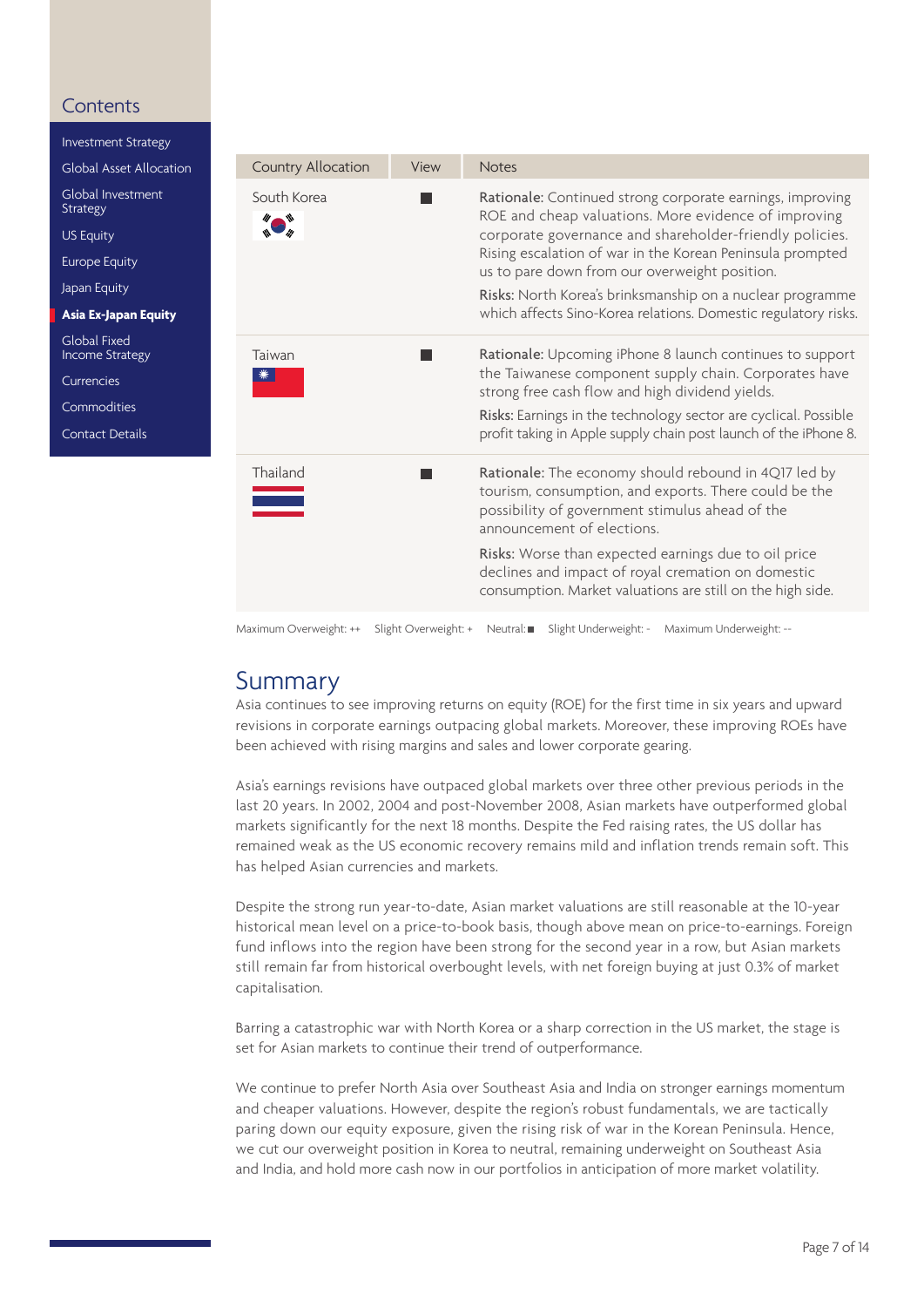Investment Strategy

Global Asset Allocation

Global Investment Strategy

US Equity

Europe Equity

Japan Equity

Asia Ex-Japan Equity

**Global Fixed Income Strategy**

Currencies

**Commodities** 

Contact Details

## Global Fixed Income Strategy

| Sector Allocation        | View | <b>Notes</b>                                                                                                                                                                                                                                                                                                                                                                                                                                                                                                                                                                                                                                                       |
|--------------------------|------|--------------------------------------------------------------------------------------------------------------------------------------------------------------------------------------------------------------------------------------------------------------------------------------------------------------------------------------------------------------------------------------------------------------------------------------------------------------------------------------------------------------------------------------------------------------------------------------------------------------------------------------------------------------------|
| Developed<br>Market (DM) |      | Rationale: Muted inflation pressure should weigh on US<br>long-end yields, but on the flipside, with the European<br>Central Bank (ECB) about to embark on the policy<br>normalisation process, we expect European rates to head<br>in the opposite direction.<br>Risks: The ECB may take a slower pace to bond purchases in<br>2018, which would extend yields lower for a longer time.<br>Policymakers may delay tapering with EUR strength.                                                                                                                                                                                                                     |
| <b>DM Government</b>     |      | Rationale: While the Fed might be reaching its terminal<br>rate, positive economic and inflation news over the Atlantic<br>should ensure that rates in Europe remain supported.<br>We do not expect 10-year JGB yields to remain negative<br>for prolonged periods.<br>Risks: Geopolitical risk in the Korean Peninsula remains the<br>wild card, and any signs of aggravated tensions could see<br>yields plummeting across the board.                                                                                                                                                                                                                            |
| <b>DM Credit</b>         |      | Rationale: Relative to EM and Asian markets, we are<br>underweight on DM credits.<br>Risks: DM credit valuation is looking tight relative to EM and<br>Asian credits                                                                                                                                                                                                                                                                                                                                                                                                                                                                                               |
| Emerging<br>Market (EM)  | ÷    | Rationale: EM is expected to be one of the drivers of global<br>growth. Growth in EM is broad-based and synchronised,<br>creating a positive feedback loop. Accelerating growth lowers<br>EM markets sensitivity to shifts in any one particular region's<br>growth. A reduction in external vulnerabilities and increased<br>resilience to potential external shocks reinforces the positive<br>EM growth story. Valuations are fair to attractive.<br>Risks: The risks to watch include the pace of US monetary<br>tightening and protectionist measures, Chinese deleveraging,<br>inflation surprises, idiosyncratic EM political risks,<br>geopolitical risks. |
| <b>EM Government</b>     | ┿    | Rationale: Generally more positive policy tone emanating<br>from EM. Fundamentals have improved in aggregate since<br>2013. Most countries have deployed both monetary tools<br>(currency depreciation and rates) and fiscal tools (subsidy<br>cuts, VAT taxes) to improve their imbalances.<br>Risks: Sensitivity to sharp commodity price declines and/<br>or sharply higher USD funding costs. In the event of higher<br>long-term US rates, the search for yield may become more<br>discerning. Countries that previously underwent difficult<br>macroeconomic adjustments will attract the bulk of foreign<br>direct investment.                              |

Maximum Overweight: ++ Slight Overweight: + Neutral: Slight Underweight: - Maximum Underweight: --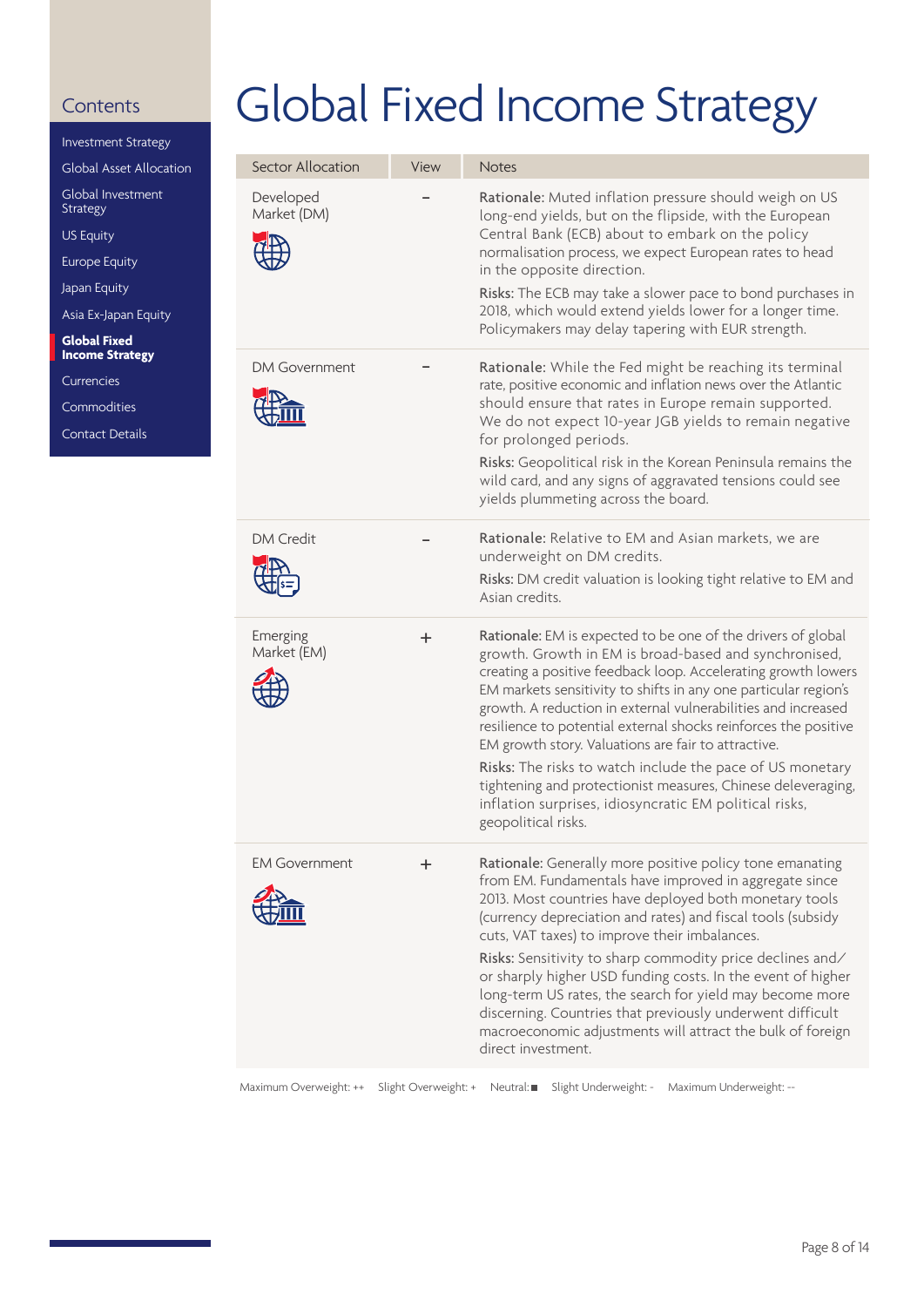Investment Strategy

Global Asset Allocation

Global Investment Strategy

US Equity

Europe Equity

Japan Equity

Asia Ex-Japan Equity

**Global Fixed Income Strategy**

Currencies

Commodities

Contact Details

| Sector Allocation        | View | <b>Notes</b>                                                                                                                                                                                                                                                                                                                                                                                                                                                               |
|--------------------------|------|----------------------------------------------------------------------------------------------------------------------------------------------------------------------------------------------------------------------------------------------------------------------------------------------------------------------------------------------------------------------------------------------------------------------------------------------------------------------------|
| <b>EM Corporate</b>      |      | Rationale: EM corporate fundamentals showed improvement<br>with defaults running at historic low rates, and stabilising<br>leverage levels. Overall, EM corporate credit is trading relatively<br>expensively to EM sovereigns and quasi-sovereigns.<br>Risks: Protectionist US trade policies, idiosyncratic EM political<br>and geopolitical risks. A potential recovery in the capital<br>expenditure or mergers and acquisitions cycle would be cash<br>flow negative. |
| <b>EM Local Currency</b> |      | Rationale: Risky assets had a strong performance year-to-date.<br>We believe the attractive valuations should continue to<br>encourage inflows.<br>Risks: Risks from the Fed and US administration have receded<br>while geopolitical risks have escalated. We believe the<br>environment remains broadly benign.                                                                                                                                                          |
| Duration                 |      | Rationale: US balance sheet unwinding appears to have been<br>mostly priced in. Investors also generally expect the ECB to<br>consider reducing asset purchases in the near future.<br>Risks: A faster than expected pace of terminating monetary<br>stimulus could see European yields shoot higher. On the other<br>hand, continuing worries about EUR strength could induce<br>policymakers into a more gradual normalisation process.                                  |
| <b>Yield Curve</b>       |      | Rationale: In the absence of any external shocks, we expect<br>the front end of the US yield curve to remain mostly anchored<br>even as tempered inflation expectations limits the upside in<br>back-end yields.<br>Risks: Should oil prices turn sharply higher, we could see a<br>spike in inflation expectations, and thus a steepening of the<br>yield curve.                                                                                                          |

Maximum Overweight: ++ Slight Overweight: + Neutral: Slight Underweight: - Maximum Underweight: --

### Summary

Lacklustre inflation readings and geopolitical tensions meant that US treasury yields dipped below 2.10%, moving closer towards the psychological mark of 2.00%. However, we expect the support to hold for the time being.

European yields should be relatively supported going forward, though much would depend on the forward guidance of the ECB. Meanwhile, unless North Korean tensions escalate sharply, we do not foresee 10-year Japanese government bond (JGB) yields to stay in negative territory for too long.

Meanwhile, GDP growth in emerging markets (EM) has seen better domestic demand growth supported by solid export growth. The improved domestic demand picture follows several years of macroeconomic adjustments. Overall macroeconomic stability has also improved, with indicators such as fiscal balances, current accounts, foreign exchange reserves and inflation improving. In addition to significant real rates buffers, external vulnerability in EMs have declined significantly since 2013.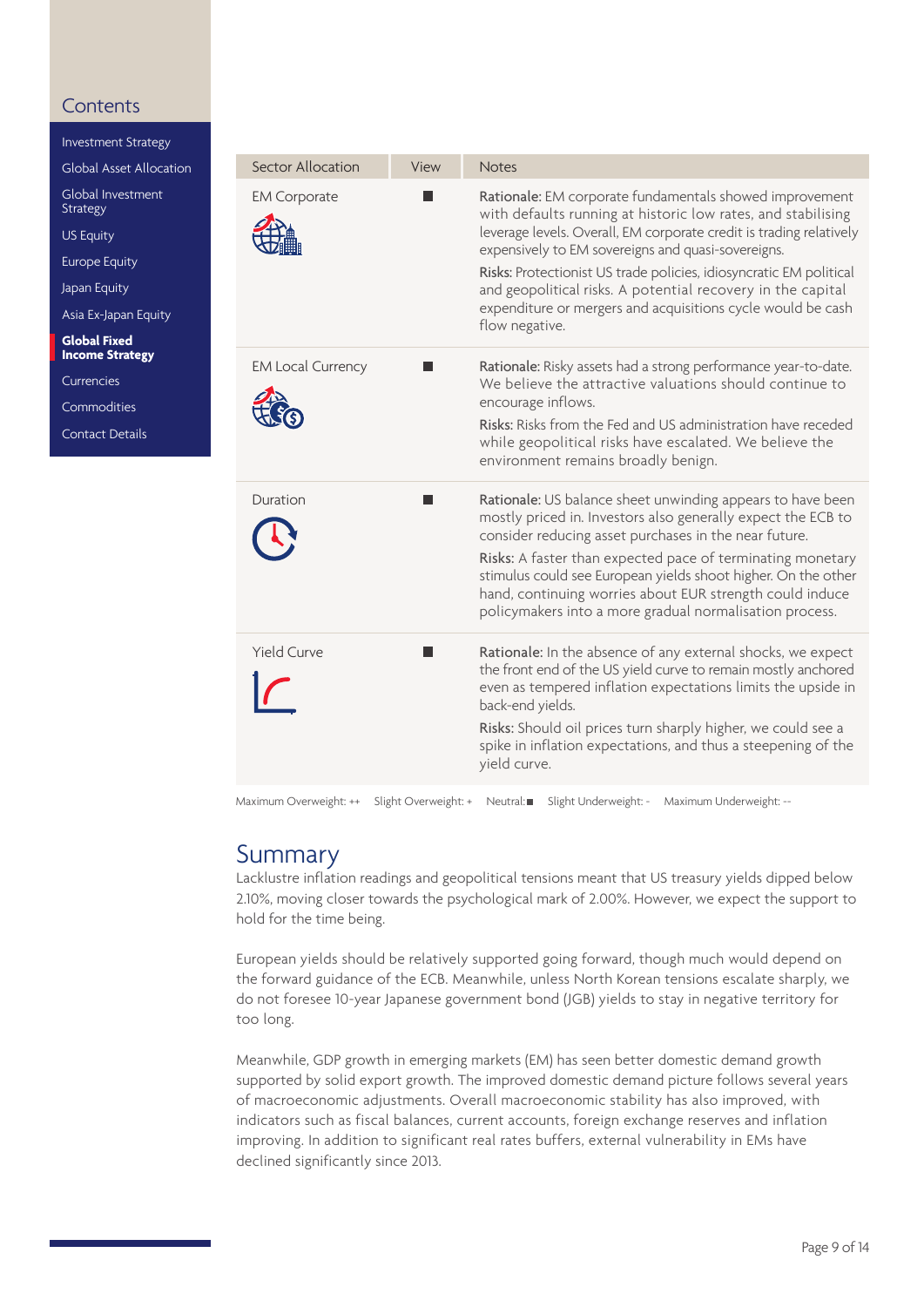Investment Strategy

Global Investment

Asia Ex-Japan Equity

**Global Fixed Income Strategy** Currencies Commodities Contact Details

Strategy US Equity Europe Equity Japan Equity

Regional Allocation View Notes Global Asset Allocation Rationale: The region has undergone difficult macro Latin America adjustments in recent years and is now in better shape to deal with domestic and external shocks. High real rates and better current account balances act as a buffer should US rates move higher. On fiscal policy, policymakers are expected to stay on a path of consolidation but with reduced pressure to cut expenditure as tax revenues rise. We balance our overweight positions in Chile, Mexico, and Argentina with underweight positions in Colombia and Paraguay. Risks: A renewed political crisis in Brazil might slow down the pace of reform. The region will see elections in Colombia and Mexico in mid-2018 and in Brazil in October 2018. Political and solvency risks in Venezuela could potentially lead to a repricing of Latam risk. -Rationale: Gradual recovery is supported by further CIS/EE\* improvement in domestic demand growth in Russia and solid growth in Poland and Turkey. Both Russia and South Africa are growing below their potential with inflation likely to trend lower and remain contained. In Turkey and Poland, strong domestic demand growth adds to inflationary pressures. Valuations are moderately expensive. Risks: Geopolitical risks including Russia's involvement in US politics could result in further sanctions; weaker macro and political stability in Turkey could lead to further downgrades. Middle East/Africa Rationale: Moderate strengthening of oil and resource prices in the wake of OPEC production cuts has moderately eased pressure on oil exporters. Many countries have deployed both monetary tools and fiscal tools to improve their imbalances. With regards to the internal Gulf Cooperation Council (GCC) rift, Qatar has sufficient liquid resources to ensure the stability of its banking system. Risks: A weakening of oil prices would negatively impact fiscal budgets. However, Middle Eastern sovereigns have the lowest debt/GDP ratios and strong access to capital markets. Further escalation in the political dispute between Qatar and the GCC might lead to price volatility in the region.  $\blacksquare$ Rationale: Improvements in overall global macroeconomic Asia data remains the key driver for risk appetite. However, rising financing costs are adding more pressure on corporates. Risks: Geopolitical risks continue to haunt the market. China's efforts to balance financial reform and growth remain. Singapore П Rationale: Economic data surprised on the upside in Q2 and we see a continuation of robust growth into Q3. Although there are some expectations the MAS would adopt a hawkish tilt in October, we think that it is unlikely, with any change in policy likely to come in April 2018. Risks: Being an open economy, any outright war in the Korean Peninsula could impact Singapore negatively. A possible China slowdown towards the end of the year could also weigh on sentiment.

> Maximum Overweight: ++ Slight Overweight: + Neutral: Slight Underweight: - Maximum Underweight: --\* Commonwealth of Independent States and Central and Eastern Europe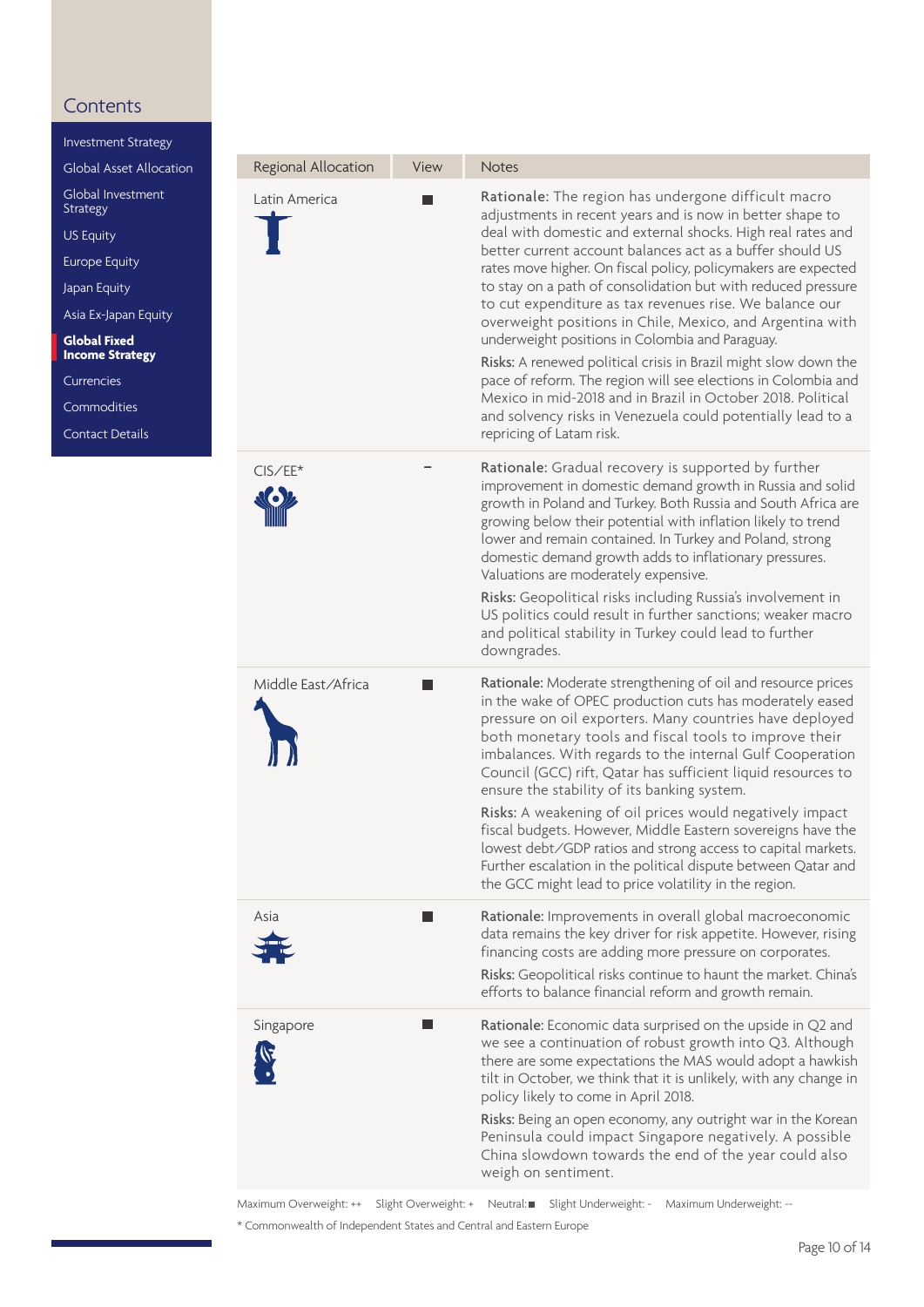Investment Strategy

Global Asset Allocation

Global Investment Strategy

US Equity

Europe Equity

Japan Equity

Asia Ex-Japan Equity

Global Fixed Income Strategy

**Currencies**

Commodities

Contact Details

## **Currencies**

| <b>FX Allocation</b><br>View<br><b>Notes</b><br><b>US Dollar</b><br>Rationale: Inflation data has disappointed consistently in<br>recent months, and a misplaced faith in the Philips curve<br><b>USS</b><br>should result in a repricing of the Treasury yield curve, which<br>would weigh on USD.<br>Risks: If US inflation levels spike higher, the Fed might still hike<br>in December, which would send hawkish signals into 2018.<br>Euro<br>$+ +$<br>Rationale: The expectation is that quantitative easing will<br>end in 2018 and interest rates will turn positive in 2019.<br>€<br>Growth momentum in the Eurozone is picking up.<br>Risks: High chances of a pullback given the relatively<br>stretched market positioning of the Euro. In addition, the<br>ECB might surprise the market by choosing not to announce<br>the schedule for tapering in the upcoming meetings, which<br>adds to uncertainty.<br>$+ +$<br>Japanese Yen<br>Rationale: Fewer asset purchases compared to 2016 from the<br>BOJ amounts to a tapering effect. Geopolitical risks in the<br>¥<br>Korean Peninsula will lend support to JPY strength.<br>Risks: JPY, as a traditional safe haven, has remained supported<br>in times of heightened risk, even if the mentioned risk was in<br>close proximity. However, this could change should a North<br>Korean bomb land in Japan.<br>Singapore Dollar<br>Rationale: With major currencies including the JPY and EUR<br>$\pm$<br>expected to strengthen, FX speculators may take long<br><b>SGS</b><br>positions that lend SGD support.<br>Risks: A broad rebound in the USD would reverse our base<br>case position.<br>China Renminbi<br>Rationale: Evidence thus far this year showed that the CNY<br>÷<br>had remained supported in every quarter after GDP<br><b>CNY</b><br>outperformed, and with growth expected to hold up till<br>the National People's Congress, the immediate outlook for<br>CNY looks rosy.<br>Risks: Medium term structural weakness remains, though it<br>would be good to note that this has mostly been reiterated<br>for the past decade. Trade and geopolitical tensions could<br>also flare up. |  |  |
|---------------------------------------------------------------------------------------------------------------------------------------------------------------------------------------------------------------------------------------------------------------------------------------------------------------------------------------------------------------------------------------------------------------------------------------------------------------------------------------------------------------------------------------------------------------------------------------------------------------------------------------------------------------------------------------------------------------------------------------------------------------------------------------------------------------------------------------------------------------------------------------------------------------------------------------------------------------------------------------------------------------------------------------------------------------------------------------------------------------------------------------------------------------------------------------------------------------------------------------------------------------------------------------------------------------------------------------------------------------------------------------------------------------------------------------------------------------------------------------------------------------------------------------------------------------------------------------------------------------------------------------------------------------------------------------------------------------------------------------------------------------------------------------------------------------------------------------------------------------------------------------------------------------------------------------------------------------------------------------------------------------------------------------------------------------------------------------------------------------------------------------------------------------------------|--|--|
|                                                                                                                                                                                                                                                                                                                                                                                                                                                                                                                                                                                                                                                                                                                                                                                                                                                                                                                                                                                                                                                                                                                                                                                                                                                                                                                                                                                                                                                                                                                                                                                                                                                                                                                                                                                                                                                                                                                                                                                                                                                                                                                                                                           |  |  |
|                                                                                                                                                                                                                                                                                                                                                                                                                                                                                                                                                                                                                                                                                                                                                                                                                                                                                                                                                                                                                                                                                                                                                                                                                                                                                                                                                                                                                                                                                                                                                                                                                                                                                                                                                                                                                                                                                                                                                                                                                                                                                                                                                                           |  |  |
|                                                                                                                                                                                                                                                                                                                                                                                                                                                                                                                                                                                                                                                                                                                                                                                                                                                                                                                                                                                                                                                                                                                                                                                                                                                                                                                                                                                                                                                                                                                                                                                                                                                                                                                                                                                                                                                                                                                                                                                                                                                                                                                                                                           |  |  |
|                                                                                                                                                                                                                                                                                                                                                                                                                                                                                                                                                                                                                                                                                                                                                                                                                                                                                                                                                                                                                                                                                                                                                                                                                                                                                                                                                                                                                                                                                                                                                                                                                                                                                                                                                                                                                                                                                                                                                                                                                                                                                                                                                                           |  |  |
|                                                                                                                                                                                                                                                                                                                                                                                                                                                                                                                                                                                                                                                                                                                                                                                                                                                                                                                                                                                                                                                                                                                                                                                                                                                                                                                                                                                                                                                                                                                                                                                                                                                                                                                                                                                                                                                                                                                                                                                                                                                                                                                                                                           |  |  |
|                                                                                                                                                                                                                                                                                                                                                                                                                                                                                                                                                                                                                                                                                                                                                                                                                                                                                                                                                                                                                                                                                                                                                                                                                                                                                                                                                                                                                                                                                                                                                                                                                                                                                                                                                                                                                                                                                                                                                                                                                                                                                                                                                                           |  |  |

Maximum Overweight: ++ Slight Overweight: + Neutral: Slight Underweight: - Maximum Underweight: --

### Summary

Inflation misses in the US indicates investors are realising disinflation could be structural and not temporary, which would have implications for a re-evaluation of the Fed dot-plot and thus the US dollar. A normalisation of monetary policy in developed markets outside of the US would encourage money outflows from the US.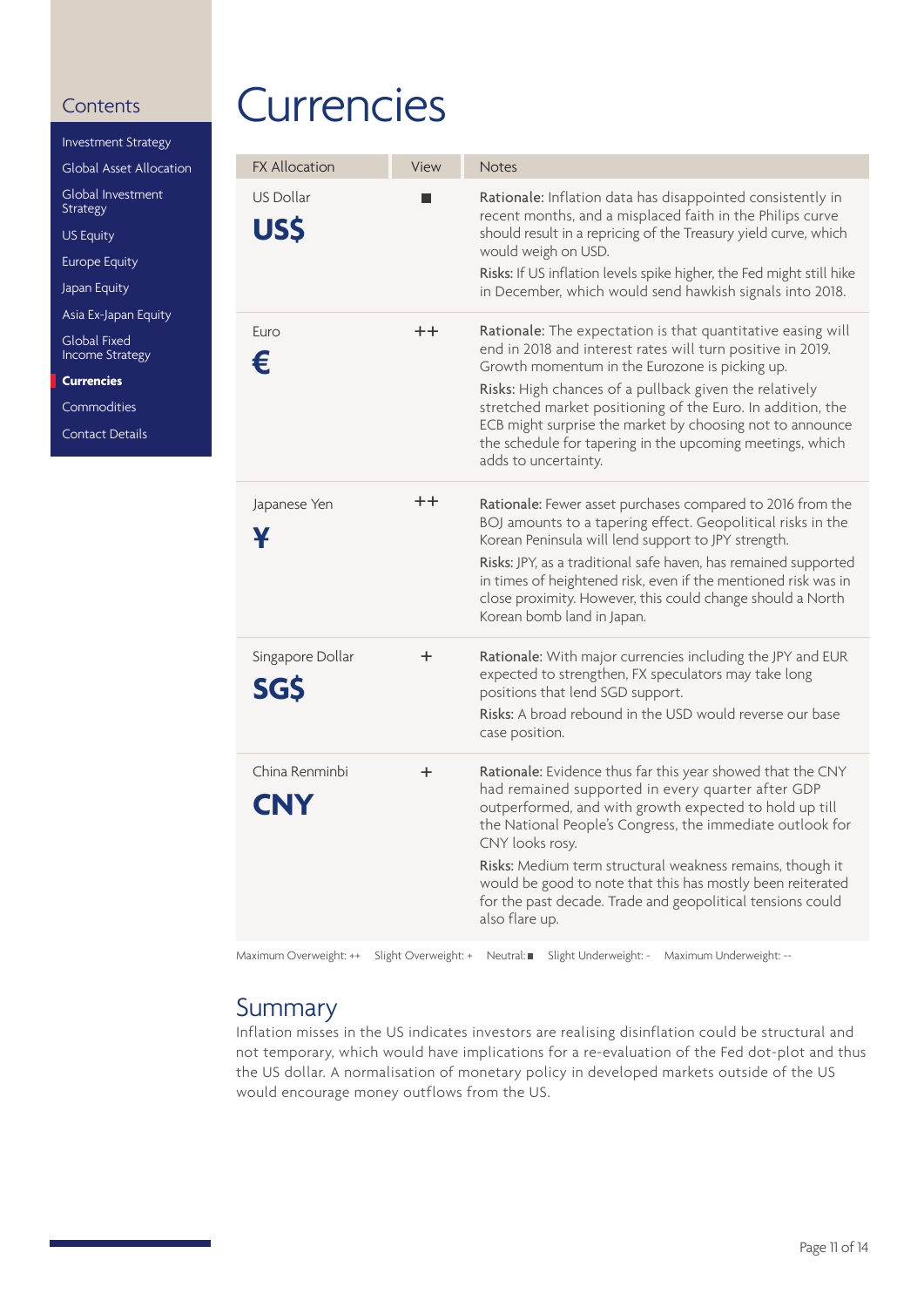Investment Strategy

Global Asset Allocation

Global Investment Strategy

US Equity

Europe Equity

Japan Equity

Asia Ex-Japan Equity

Global Fixed Income Strategy

**Currencies** 

**Commodities**

Contact Details

## **Commodities**

| <b>FX Allocation</b>               | View | <b>Notes</b>                                                                                                                                                                                                                                                                                                                                                                                                                                                                                                                                                                                                                          |
|------------------------------------|------|---------------------------------------------------------------------------------------------------------------------------------------------------------------------------------------------------------------------------------------------------------------------------------------------------------------------------------------------------------------------------------------------------------------------------------------------------------------------------------------------------------------------------------------------------------------------------------------------------------------------------------------|
| Commodities<br>UIO &               |      | Rationale: Global economic data indicates solid demand<br>growth. Supply remains constrained due to lower capital<br>expenditure on expansionary projects. China continues to<br>close low quality domestic production, which is supportive<br>for prices. Mixed US economic data and US political issues<br>may result in further USD weakness.<br>Risks: Further US interest rate increases and monetary<br>tightening could see the USD strengthen again. There are<br>warning signs that China's property market is slowing, which<br>will have a negative impact on demand. Growing speculation<br>in commodity futures markets. |
| Gold                               | ÷    | <b>Rationale:</b> Gold continues to benefit from mixed US<br>economic data and uncertainty over Trump's policy agenda.<br>Geopolitical risk has resulted in increased safe-haven buying.<br>Positive investment demand from physical gold exchange<br>traded funds (ETFs) and central banks.<br>Risks: The Fed may continue to hike interest rates based<br>on improving US economic data or theoretical desire to<br>normalise US policy rates. This is negative for gold, which<br>does not pay interest.                                                                                                                           |
| <b>Base Metals</b>                 |      | Rationale: Strong global industrial production figures support<br>demand. New supply remains constrained by lack of new<br>investment into mines.<br>Risks: Weaker-than-expected demand caused by slowing<br>economic data, or metal consumers destocking inventory on<br>growth concerns. Country-specific risks on taxation and<br>ownership remain a concern.                                                                                                                                                                                                                                                                      |
| <b>Bulk Commodities</b><br>ويعتادك |      | Rationale: The Chinese government continues to close<br>inefficient, low quality domestic production of iron ore,<br>coal and steel. This benefits overseas producers with higher<br>quality product specifications.<br>Risks: A slowdown in China's domestic property market will<br>weaken demand. Evidence of speculative buying in the<br>futures market.                                                                                                                                                                                                                                                                         |
| Energy<br>X.                       | l a  | Rationale: OPEC has extended its production cuts to March<br>2018 while non-OPEC production is stagnant. Production risk<br>from Venezuela, Libya and Nigeria. Positive aggregate crude<br>oil demand growth, particularly from China and India.<br>Risks: Technical innovation results in strong US shale<br>production growth, particularly Permian fields. Possible<br>breakdown in OPEC production discipline. Disappointing<br>emerging market demand.                                                                                                                                                                           |
| Agriculture                        |      | <b>Rationale:</b> Agricultural prices are trading at historically low<br>levels, making them vulnerable to weather-related events<br>that could result in poor harvests and supply shocks.<br>Risks: Favourable weather has seen bumper harvests. Poor<br>supplier discipline has resulted in oversupplied fertiliser markets.                                                                                                                                                                                                                                                                                                        |

Maximum Overweight: ++ Slight Overweight: + Neutral: Slight Underweight: - Maximum Underweight: --

### **Summary**

Global industrial production and purchasing managers' index (PMI) remains in expansionary territory, which supports solid commodity demand. The US dollar has weakened amid uncertain policy signals from the Trump administration and further weakness should be positive for commodity prices. Given the low levels of mining investment and the continued efforts of the Chinese government to reduce pollution by closing inefficient, low-quality production facilities, future supply remains constrained.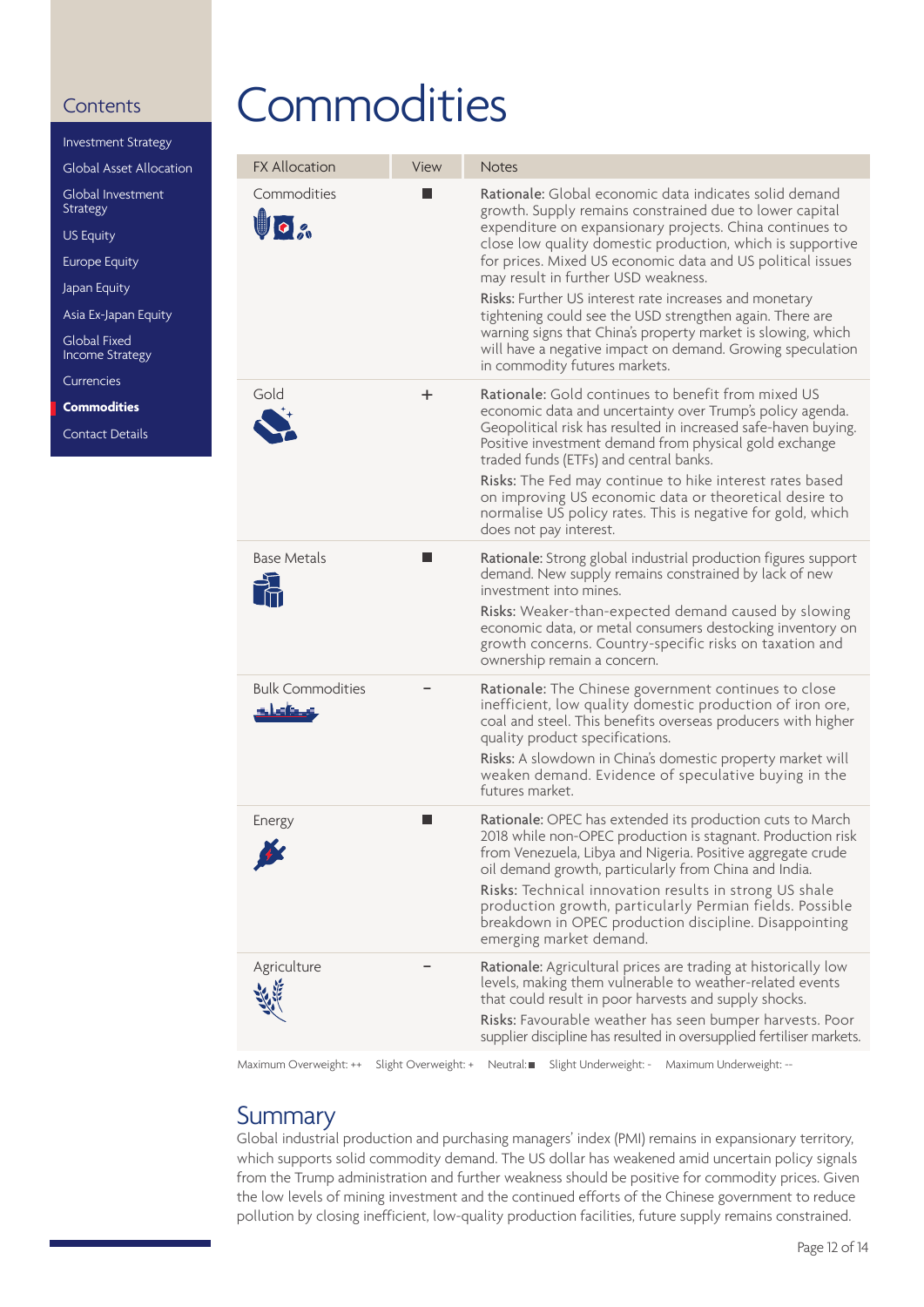| <b>Investment Strategy</b>           |
|--------------------------------------|
| Global Asset Allocation              |
| Global Investment<br><b>Strategy</b> |
| <b>US Equity</b>                     |
| <b>Europe Equity</b>                 |
| Japan Equity                         |
| Asia Ex-Japan Equity                 |
|                                      |

Global Fixed Income Strategy

Currencies

Commodities

**Contact Details**

## Contents Contact Details

### **Singapore**

|                  | <b>UOB Asset Management Ltd</b>    |         | UOB Alternative Investment Management Pte Ltd |
|------------------|------------------------------------|---------|-----------------------------------------------|
| Address          | 80 Raffles Place                   | Address | 80 Raffles Place                              |
|                  | UOB Plaza 2 Level 3                |         | #16-21, UOB Plaza 2                           |
|                  | Singapore 048624                   |         | Singapore 048624                              |
| Tel              | 1800 222 2228 (Local)              | Tel     | (65) 6539 2646                                |
|                  | (65) 6222 2228 (International)     |         | (65) 6222 2228 (International)                |
| Fax              | (65) 6532 3868                     | Email   | uobaim@uobgroup.com                           |
| Email<br>Website | uobam@uobgroup.com<br>uobam.com.sg | Website | uobaim.com.sg                                 |
|                  |                                    |         |                                               |

#### **Malaysia**

|     | UOB Asset Management (Malaysia) Berhad       |
|-----|----------------------------------------------|
|     | Address Level 22, Vista Tower, The Intermark |
|     | No. 348 Jalan Tun Razak, 50400 Kuala Lumpur  |
| Tel | (60) (03) 2732 1181                          |
| Fax | (60) (03) 2164 8188                          |
|     | Website uobam.com.my                         |
|     |                                              |

#### **Thailand**

|         | UOB Asset Management (Thailand) Co., Ltd                         |
|---------|------------------------------------------------------------------|
|         | Address 23A, 25 Floor, Asia Centre Building, 173/27-30, 32-33    |
|         | South Sathon Road, Thungmahamek, Sathon, Bangkok 10120, Thailand |
| Tel     | $(66)$ 2786 2000                                                 |
| Fax     | $(66)$ 2786 2377                                                 |
| Website | uobam.co.th                                                      |
|         |                                                                  |

#### **Brunei**

| UOB Asset Management (B) Sdn Bhd |                                                     |  |
|----------------------------------|-----------------------------------------------------|--|
|                                  | Address FF03 to FF05, The Centrepoint Hotel, Gadong |  |
|                                  | Bandar Seri Begawan BE 3519, Brunei Darussalam      |  |
| Tel                              | $(673)$ 2424806                                     |  |
| Fax                              | (673) 2424805                                       |  |

#### **Taiwan**

|     | UOB Asset Management (Taiwan) Co., Ltd          |
|-----|-------------------------------------------------|
|     | Address Union Enterprise Plaza, 16th Floor,     |
|     | 109 Minsheng East Road, Section 3, Taipei 10544 |
| Tel | (886)(2) 2719 7005                              |
| Fax | $(886)(2)$ 2545 6591                            |
|     |                                                 |

#### **Japan**

| UOB Asset Management (Japan) Ltd |                                                     |  |  |
|----------------------------------|-----------------------------------------------------|--|--|
| Address                          | 13F Sanno Park Tower, 2-11-1 Nagatacho, Chiyoda-ku, |  |  |
|                                  | Tokyo 100-6113 Japan                                |  |  |
| Tel                              | $(813)$ 3500-5981                                   |  |  |
| Fax                              | (813) 3500-5985                                     |  |  |

#### **China**

| Ping An UOB Fund Management Company Ltd |                                                              |  |
|-----------------------------------------|--------------------------------------------------------------|--|
|                                         | Address 34F, Ping An Financial Center, No 5033, Yitian Road, |  |
|                                         | Futian District. Shenzhen 518033                             |  |
| Tel                                     | (86) 755-2262-3179                                           |  |
| Fax                                     | (673) 755-2399-7878                                          |  |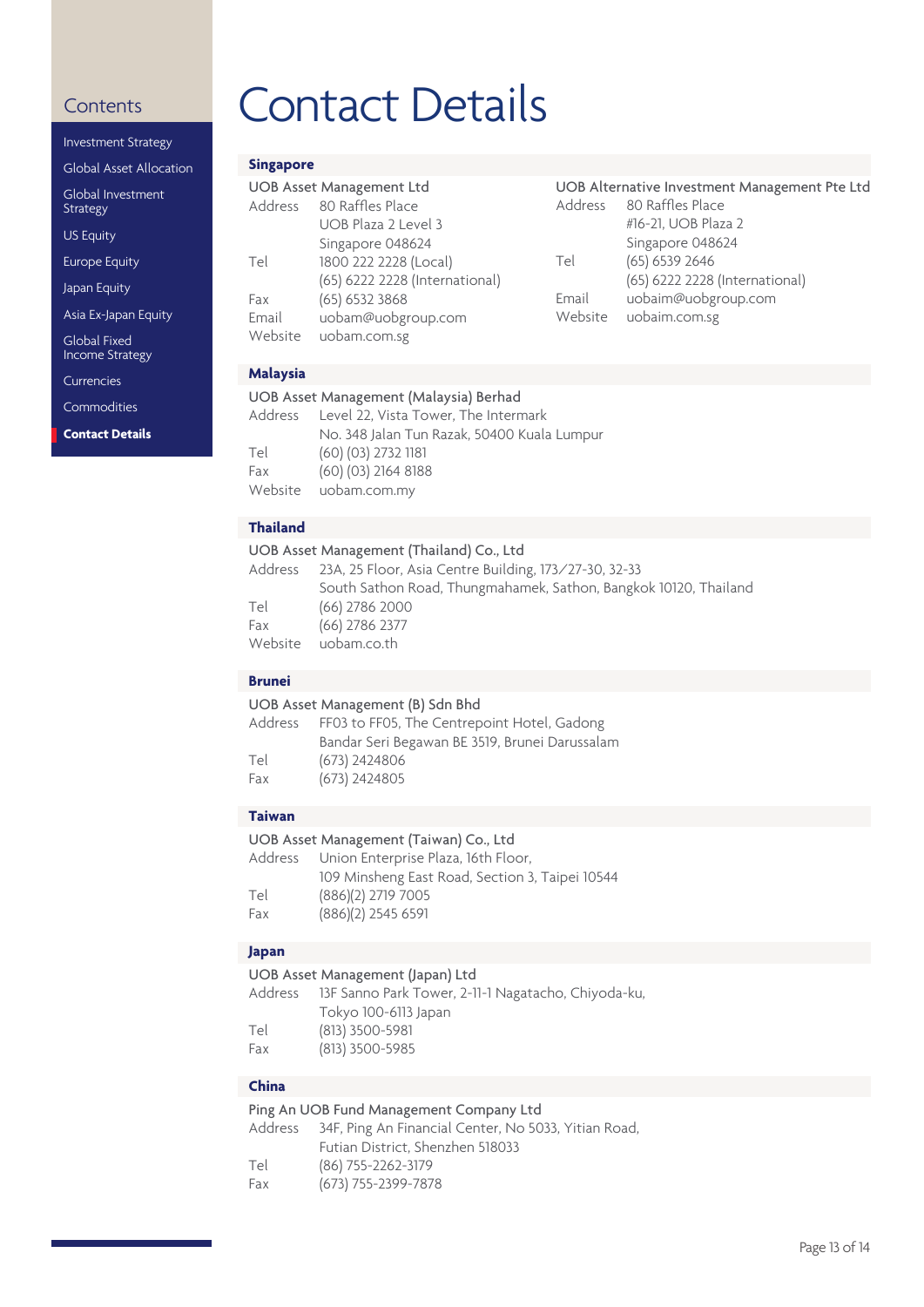- Investment Strategy
- Global Asset Allocation

Global Investment **Strategy** 

US Equity

Europe Equity

Japan Equity

Asia Ex-Japan Equity

Global Fixed Income Strategy

Currencies

Commodities

Contact Details

#### Important Notice & Disclaimer

This publication shall not be copied or disseminated, or relied upon by any person for whatever purpose. The information herein recommendation or advice to buy or sell any investment product, including any collective investment schemes or shares of companies mentioned within. Although every reasonable care has been taken to ensure the accuracy and objectivity of the information contained in this publication, UOB Asset Management Ltd ("UOBAM") and its employees shall not be held liable for any error, inaccuracy and/or omission, howsoever caused, or for any decision or action taken based on views expressed or information in this publication. The information contained in this publication, including any data, projections and underlying assumptions are based upon certain assumptions, management forecasts and analysis of information available and reflects prevailing conditions and our views as of the date of this publication, all of which are subject to change at any time without notice. Please note that the graphs, charts, formulae or other devices set out or referred to in this document cannot, in and of itself, be used to determine and will not assist any person in deciding which investment product to buy or sell, or when to buy or sell an investment product. UOBAM does not warrant the accuracy, adequacy, timeliness or completeness of the information herein for any particular purpose and expressly disclaims liability for any error, inaccuracy or omission. Any opinion, projection and other forward-looking statement regarding future events or performance of, including but not limited to, countries, markets accounting, legal, regulatory, tax or other advice. The information herein has no regard to the specific objectives, financial situation and particular needs of any specific person. You may wish to seek advice from a professional or an independent financial adviser about the issues discussed herein or before investing in any investment or insurance product. Should you choose not to seek such advice, you should consider carefully whether the investment or insurance product in question is suitable for you. In the event of any discrepancy between the English and Mandarin versions of this publication, the English version shall prevail. The contents in this report were updated as at August 2016.

UOB Asset Management Ltd Co. Reg. No. 198600120Z